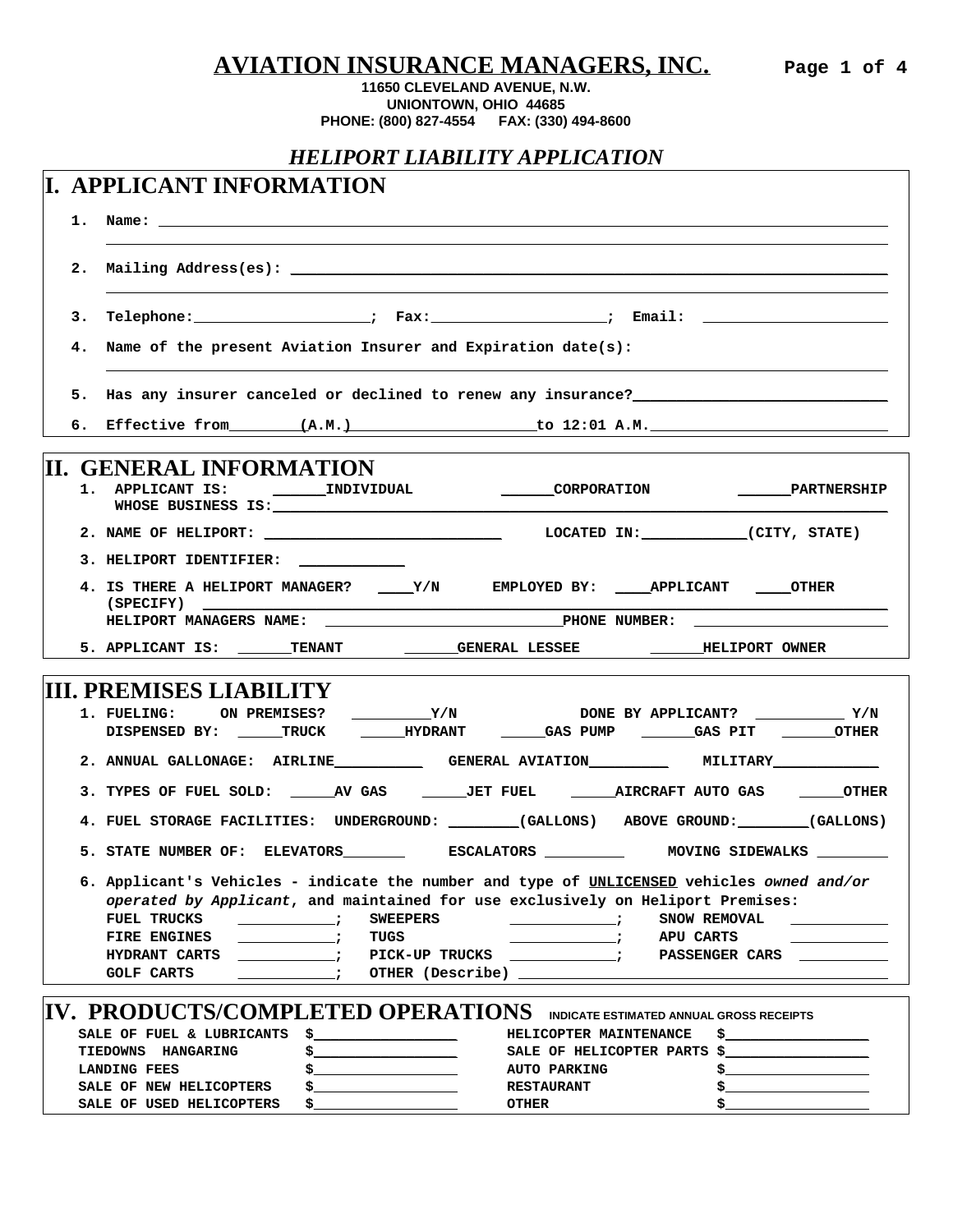| V. GROUND HANGARKEEPERS LIABILITY                                                                                                                                                                                                                                 |                                                                                                                                                                                                                                                                                                                                                                                                                                                                                 |
|-------------------------------------------------------------------------------------------------------------------------------------------------------------------------------------------------------------------------------------------------------------------|---------------------------------------------------------------------------------------------------------------------------------------------------------------------------------------------------------------------------------------------------------------------------------------------------------------------------------------------------------------------------------------------------------------------------------------------------------------------------------|
| 2) TOTAL NUMBER OF: TIEDOWN SPACES ________ T-HANGARS_______                                                                                                                                                                                                      | 1) ARE HELICOPTERS OF OTHERS TAXIED, TOWED OR MOVED BY APPLICANT? __________YES _____________NO<br>GROUP HANGARS________                                                                                                                                                                                                                                                                                                                                                        |
| 3) MAXIMUM VALUE OF ANY AIRCRAFT: TIED DOWN_____________                                                                                                                                                                                                          |                                                                                                                                                                                                                                                                                                                                                                                                                                                                                 |
| 4) AVERAGE VALUE OF ANY AIRCRAFT: TIED DOWN_______________                                                                                                                                                                                                        | <b>HANGARED</b>                                                                                                                                                                                                                                                                                                                                                                                                                                                                 |
|                                                                                                                                                                                                                                                                   |                                                                                                                                                                                                                                                                                                                                                                                                                                                                                 |
| VI. INDEPENDENT CONTRACTORS LIABILITY<br>SHOW ESTIMATED COST BY TYPE OF CONSTRUCTION:<br>ALL OTHERS                                                                                                                                                               | $\sim$ DESCRIBE WORK                                                                                                                                                                                                                                                                                                                                                                                                                                                            |
| VII. CONTRACTUAL LIABILITY<br><b>1) HAS APPLICANT ENTERED INTO ANY WRITTEN AGREEMENTS ASSUMING THE</b><br>LIABILITY OF OTHERS (I.E. LEASE OF PREMISES, FUEL SUPPLIER,<br>EQUIPMENT LEASE ETC?<br>2) DOES APPLICANT REQUIRE HELICOPTER OWNERS/OPERATORS TO INCLUDE | VES NO                                                                                                                                                                                                                                                                                                                                                                                                                                                                          |
| APPLICANT AS ADDITIONAL INSURED?<br>CONCESSIONAIRES \$ _____________; OTHERS (SPECIFY) \$ ____________________________                                                                                                                                            | <b>TES</b> NO<br>3) MINIMUM LIMITS REQUIRED: AIRLINES \$_______________ FIXED BASE OPERATORS \$___________                                                                                                                                                                                                                                                                                                                                                                      |
|                                                                                                                                                                                                                                                                   |                                                                                                                                                                                                                                                                                                                                                                                                                                                                                 |
| <b>VIII. HELIPORT DESCRIPTION</b>                                                                                                                                                                                                                                 | 2) IS HELIPAD LIGHTED? __________                                                                                                                                                                                                                                                                                                                                                                                                                                               |
|                                                                                                                                                                                                                                                                   | 3) PAD DIMENSIONS: $(A)$ FT. BY THE FT. (B) FT. BY T. BY                                                                                                                                                                                                                                                                                                                                                                                                                        |
| MILITARY OTHER (SPECIFY)                                                                                                                                                                                                                                          | 4) NUMBER OF HELICOPTERS BASED AT HELIPORT: AIRLINE____________ GENERAL AVIATION_______                                                                                                                                                                                                                                                                                                                                                                                         |
|                                                                                                                                                                                                                                                                   | 5) HELIPAD CONSTRUCTION: _______CONCRETE ________TURF ________BLACKTOP ______OTHER                                                                                                                                                                                                                                                                                                                                                                                              |
|                                                                                                                                                                                                                                                                   | 6) HELIPORT IS ON: ________GROUND ________ROOF - HEIGHT ABOVE GROUND:_______________________________                                                                                                                                                                                                                                                                                                                                                                            |
|                                                                                                                                                                                                                                                                   |                                                                                                                                                                                                                                                                                                                                                                                                                                                                                 |
|                                                                                                                                                                                                                                                                   |                                                                                                                                                                                                                                                                                                                                                                                                                                                                                 |
| OPERATED BY: _________                                                                                                                                                                                                                                            | 9) IS ROTORCRAFT TRAFFIC CONTROLLED? ______YES _______NO - BY: _____FAA ______ UNICOM                                                                                                                                                                                                                                                                                                                                                                                           |
| 10) IS MANAGER ON PREMISES DURING HOURS OF OPERATION ____________________________ NO<br>HOURS OF OPERATION:                                                                                                                                                       | $\overline{\phantom{a}}$ $\overline{\phantom{a}}$ $\overline{\phantom{a}}$ $\overline{\phantom{a}}$ $\overline{\phantom{a}}$ $\overline{\phantom{a}}$ $\overline{\phantom{a}}$ $\overline{\phantom{a}}$ $\overline{\phantom{a}}$ $\overline{\phantom{a}}$ $\overline{\phantom{a}}$ $\overline{\phantom{a}}$ $\overline{\phantom{a}}$ $\overline{\phantom{a}}$ $\overline{\phantom{a}}$ $\overline{\phantom{a}}$ $\overline{\phantom{a}}$ $\overline{\phantom{a}}$ $\overline{\$ |
|                                                                                                                                                                                                                                                                   | 11) FIRE PROTECTION LOCATED AT HELIPAD ______YES _______NO. IT IS _______ MILES FROM HELIPAD                                                                                                                                                                                                                                                                                                                                                                                    |
| 12) IS HELIPAD AREA FENCED? _____YES ______NO                                                                                                                                                                                                                     |                                                                                                                                                                                                                                                                                                                                                                                                                                                                                 |
|                                                                                                                                                                                                                                                                   |                                                                                                                                                                                                                                                                                                                                                                                                                                                                                 |
| DESCRIBE:                                                                                                                                                                                                                                                         | 14) DOES THE INSURED OWN, OPERATE OR MAINTAIN ANY AIDS TO NAVIGATION? ________. IF SO,                                                                                                                                                                                                                                                                                                                                                                                          |
| 15) ARE AIRPORT PREMISES USED FOR ANY RECREATIONAL OR OTHER NON-AVIATION ACTIVITIES?                                                                                                                                                                              |                                                                                                                                                                                                                                                                                                                                                                                                                                                                                 |
|                                                                                                                                                                                                                                                                   | 16) LIST ALL COMMERCIAL HELICOPTER SERVICES OR SCHEDULED AIR TAXIS THAT SERVE HELIPORT:                                                                                                                                                                                                                                                                                                                                                                                         |
|                                                                                                                                                                                                                                                                   |                                                                                                                                                                                                                                                                                                                                                                                                                                                                                 |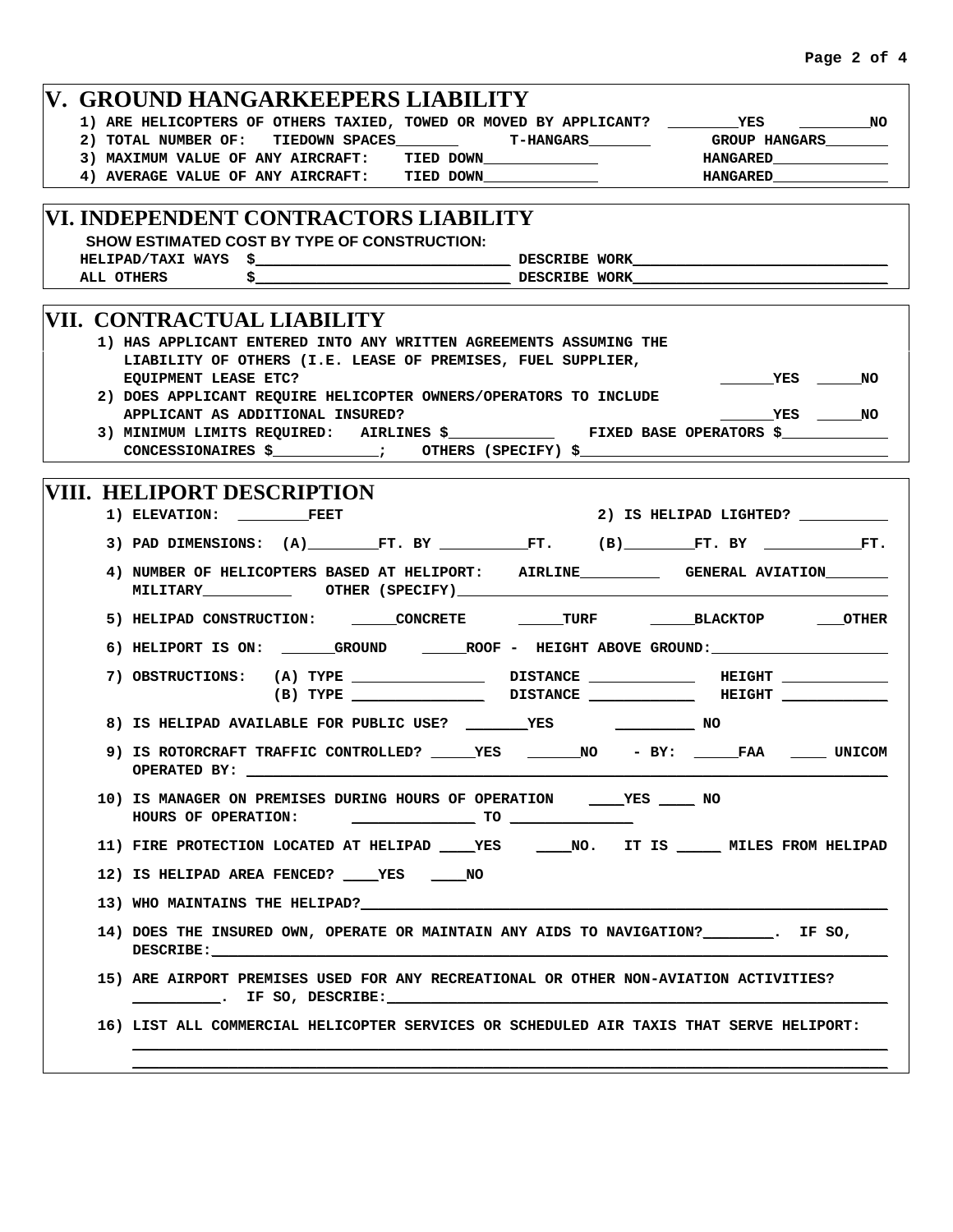|                                         | IX. NON-OWNED AIRCRAFT LIABILITY                                                                         |  |                                                                                                                                                                                                                                      |                 |  |  |  |  |
|-----------------------------------------|----------------------------------------------------------------------------------------------------------|--|--------------------------------------------------------------------------------------------------------------------------------------------------------------------------------------------------------------------------------------|-----------------|--|--|--|--|
|                                         | __ PILOTED BY APPLICANTS EMPLOYEES: HOURS PER YEAR________ HELICOPTER TYPE ____________                  |  |                                                                                                                                                                                                                                      |                 |  |  |  |  |
|                                         | MAXIMUM SEATING MAXIMUM                                                                                  |  |                                                                                                                                                                                                                                      |                 |  |  |  |  |
|                                         | PILOTED BY OTHERS:                                                                                       |  |                                                                                                                                                                                                                                      |                 |  |  |  |  |
|                                         | <b>MAXIMUM SEATING</b>                                                                                   |  |                                                                                                                                                                                                                                      |                 |  |  |  |  |
|                                         | ** APPLICANTS EMPLOYEE PILOTS MUST ATTACH A PILOT HISTORY FORM!                                          |  |                                                                                                                                                                                                                                      |                 |  |  |  |  |
| <b> X. \AIRCRAFT UTILIZING HELIPORT</b> |                                                                                                          |  |                                                                                                                                                                                                                                      |                 |  |  |  |  |
|                                         | 1) LARGEST HELICOPTER USING HELIPORT: TYPE:                                                              |  | <b>Example 19 Service State of Service State State State State State State State State State State State State State State State State State State State State State State State State State State State State State State State</b> |                 |  |  |  |  |
|                                         |                                                                                                          |  |                                                                                                                                                                                                                                      |                 |  |  |  |  |
|                                         | 2) TOTAL ESTIMATED ANNUAL NUMBER OF TAKEOFFS AND LANDINGS COMBINED FOR:<br>GENERAL AVIATION HELICOPTERS: |  |                                                                                                                                                                                                                                      |                 |  |  |  |  |
|                                         | MILITARY HELICOPTERS:                                                                                    |  |                                                                                                                                                                                                                                      |                 |  |  |  |  |
|                                         | SCHEDULED HELICOPTER SERVICES:                                                                           |  |                                                                                                                                                                                                                                      |                 |  |  |  |  |
|                                         |                                                                                                          |  |                                                                                                                                                                                                                                      |                 |  |  |  |  |
|                                         | XI. COVERAGES & LIMITS REQUESTED                                                                         |  |                                                                                                                                                                                                                                      |                 |  |  |  |  |
|                                         | LIMITS:                                                                                                  |  |                                                                                                                                                                                                                                      |                 |  |  |  |  |
|                                         | [ ] \$ _______________________ Each Occurrence-Combined Single Limit, Bodily                             |  |                                                                                                                                                                                                                                      |                 |  |  |  |  |
|                                         | Injury and Property Damage                                                                               |  |                                                                                                                                                                                                                                      |                 |  |  |  |  |
|                                         | (An annual aggregate applies to products/completed operations & ___________                              |  |                                                                                                                                                                                                                                      |                 |  |  |  |  |
|                                         |                                                                                                          |  |                                                                                                                                                                                                                                      |                 |  |  |  |  |
|                                         | <b>COVERAGES REQUESTED:</b>                                                                              |  |                                                                                                                                                                                                                                      |                 |  |  |  |  |
|                                         | [ ] Premises & Operations - **AMENDED TO INCLUDE LIABILITY ARISING OUT OF THE                            |  |                                                                                                                                                                                                                                      |                 |  |  |  |  |
|                                         | USE OWNERSHIP OR OPERATION OF MOBILE EQUIPMENT WHILE ON AIRPORT PREMISES.                                |  |                                                                                                                                                                                                                                      |                 |  |  |  |  |
|                                         | [ ] Products & Completed Operations                                                                      |  |                                                                                                                                                                                                                                      |                 |  |  |  |  |
|                                         | ] Designated Contractual Liability                                                                       |  |                                                                                                                                                                                                                                      |                 |  |  |  |  |
|                                         | ] Host Liquor Liability                                                                                  |  |                                                                                                                                                                                                                                      |                 |  |  |  |  |
|                                         | ] Incidental Medical Malpractice Liability                                                               |  |                                                                                                                                                                                                                                      |                 |  |  |  |  |
|                                         | ] Owners & Contractors Protective                                                                        |  |                                                                                                                                                                                                                                      |                 |  |  |  |  |
|                                         | ] Medical Payments: \$ ______ each person/\$ _____ each occurrence                                       |  |                                                                                                                                                                                                                                      |                 |  |  |  |  |
|                                         | ] Personal Injury __cluding Advertising Injury                                                           |  |                                                                                                                                                                                                                                      |                 |  |  |  |  |
|                                         | ] Ground Hangarkeepers Liability: \$ ________________ Each Aircraft                                      |  |                                                                                                                                                                                                                                      |                 |  |  |  |  |
|                                         |                                                                                                          |  |                                                                                                                                                                                                                                      | Each Occurrence |  |  |  |  |
|                                         | Deductible:                                                                                              |  |                                                                                                                                                                                                                                      |                 |  |  |  |  |
|                                         | ] Fire Legal Liability: \$ _____________ Any One Fire                                                    |  |                                                                                                                                                                                                                                      |                 |  |  |  |  |
|                                         |                                                                                                          |  |                                                                                                                                                                                                                                      |                 |  |  |  |  |
|                                         |                                                                                                          |  |                                                                                                                                                                                                                                      |                 |  |  |  |  |
|                                         |                                                                                                          |  |                                                                                                                                                                                                                                      |                 |  |  |  |  |
|                                         |                                                                                                          |  |                                                                                                                                                                                                                                      |                 |  |  |  |  |
|                                         |                                                                                                          |  |                                                                                                                                                                                                                                      |                 |  |  |  |  |

## **XII. LOSS INFORMATION Describe all Heliport & Non-Owned Aircraft Losses (including but not limited to premises, products, completed operations, hangarkeepers, independent contractors, etc.): AMOUNT PAID DATE LOCATION DESCRIPTION OR RESERVED \_\_\_\_\_\_\_\_\_\_\_\_\_\_\_\_\_\_\_\_\_\_\_\_\_\_\_\_\_\_\_\_\_\_\_\_\_\_\_\_\_\_\_\_\_\_\_\_\_\_\_\_\_\_\_\_\_\_\_\_\_\_\_\_\_\_\_\_\_\_\_\_\_\_\_\_\_\_\_\_\_\_\_\_\_\_\_\_\_\_ \_\_\_\_\_\_\_\_\_\_\_\_\_\_\_\_\_\_\_\_\_\_\_\_\_\_\_\_\_\_\_\_\_\_\_\_\_\_\_\_\_\_\_\_\_\_\_\_\_\_\_\_\_\_\_\_\_\_\_\_\_\_\_\_\_\_\_\_\_\_\_\_\_\_\_\_\_\_\_\_\_\_\_\_\_\_\_\_\_\_ \_\_\_\_\_\_\_\_\_\_\_\_\_\_\_\_\_\_\_\_\_\_\_\_\_\_\_\_\_\_\_\_\_\_\_\_\_\_\_\_\_\_\_\_\_\_\_\_\_\_\_\_\_\_\_\_\_\_\_\_\_\_\_\_\_\_\_\_\_\_\_\_\_\_\_\_\_\_\_\_\_\_\_\_\_\_\_\_\_\_**